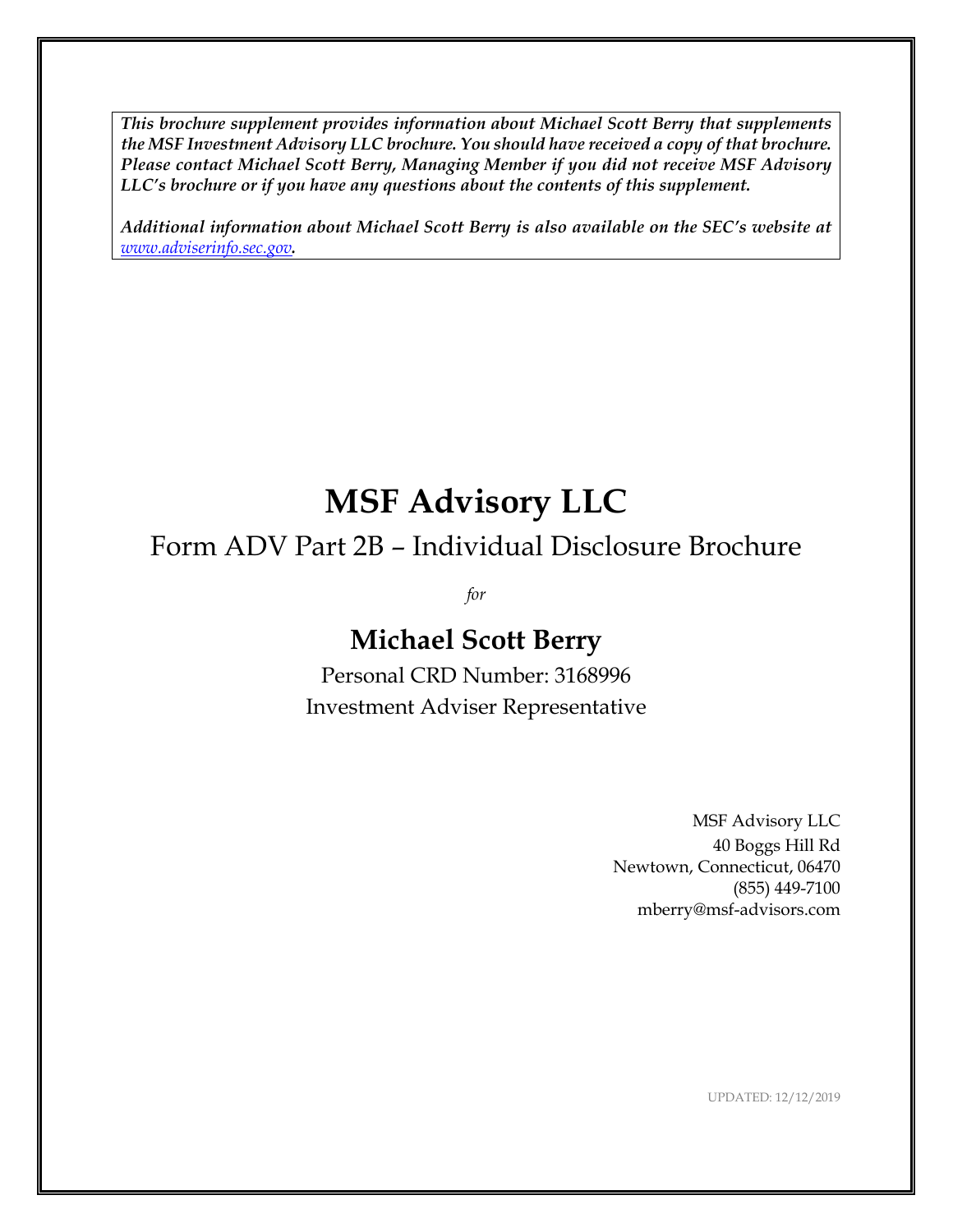## **Item 2: Educational Background and Business Experience**

#### **Name: Michael Scott Berry Born:** 1969

#### **Education Background and Professional Designations:**

#### **Education:**

BA Communications, University of Rhode Island – 1991 ChFC Financial Planning, American College – 2008

#### **Designations:**

#### **ChFC®- Chartered Financial Consultant®**

ChFC® MINIMUM QUALIFICATIONS:

- o Bachelor's degree or its equivalent, in any discipline, from an accredited university, this qualifies as one year of business experience
- o Three years of full-time business experience is required; this three-year period must be within the five years preceding the date of the award (part-time qualifying business experience is also credited toward the three-year requirement with 2,000 hours representing the equivalent of one year full-time experience).
- o Must fulfill the ChFC® seven course curriculum, as well as two additional elective courses
- o Pass the exams for all required and elective courses
- o Pass a background check and candidate fitness standards test. You must reveal any criminal history, pending litigation or ethical violations. The CFP board verifies all employment history, qualifications and disciplinary issues via FINRA's Central Registration Depository.

### **Business Background:**

| $01/2013$ – Present | Managing Member/Investment Adviser Representative<br><b>MSF Advisory LLC</b> |
|---------------------|------------------------------------------------------------------------------|
| $01/2010$ – Present | Principal<br>Michael Scott Financial, LLC                                    |
| $05/2015 - 10/2016$ | Registered Representative<br><b>Lion Street Financial</b>                    |
| $08/2011 - 12/2012$ | Director/Investment Adviser Representative<br>OJM Group                      |
| $09/2012 - 01/2013$ | Registered Representative<br>Purshe Kaplan Sterling Investments              |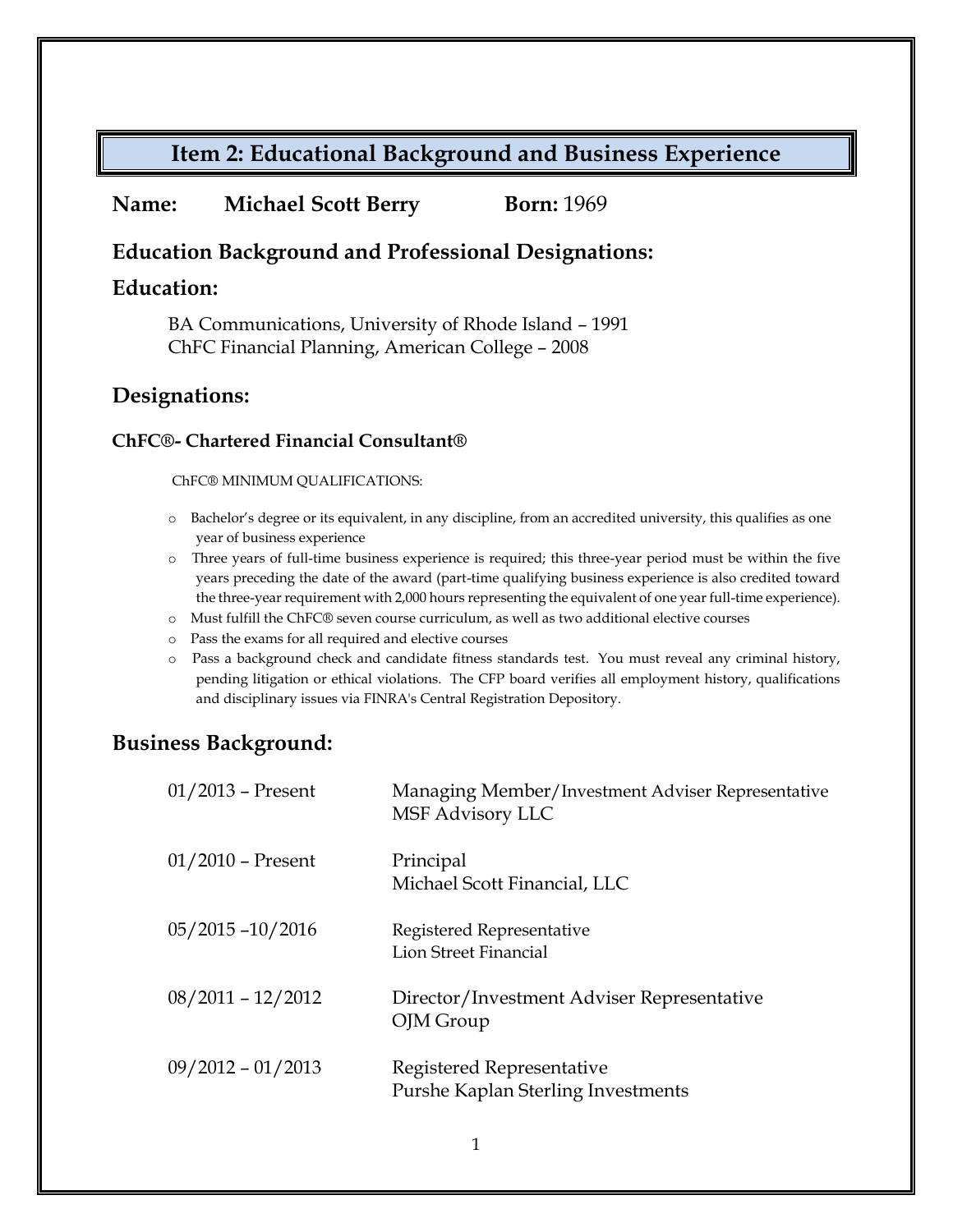01/1999 – 08/2011 Agent/Representative Northwestern Mutual Investment Services LLC

#### **Item 3: Disciplinary Information**

There are no legal or disciplinary events that are material to a client's or prospective client's evaluation of this advisory business.

#### **Item 4: Other Business Activities**

Michael Scott Berry is the managing member and a consultant with Michael Scott Financial, LLC. He spends approximately 20 hours per week in this business. Michael Scott Berry is a licensed insurance agent. From time to time, he will offer clients advice or products from those activities. Clients should be aware that these services pay a commission and involve a conflict of interest, as commissionable products conflict with the fiduciary duties of a registered investment adviser. MSF Advisory LLC (MSFIA) always acts in the best interest of the client; including the sale of commissionable products to advisory clients. Clients are in no way required to implement the plan through any representative of MSFIA in such individual's capacity as an insurance agent or consultant.

Michael Scott Berry is the owner and managing partner of Magnolia Land Management Company LLC which serves as the manager of the Magnolia Land Fund LLC, a private fund which is a client of MSFIA.

### **Item 5: Additional Compensation**

Other than salary, annual bonuses, or regular bonuses, Michael Scott Berry does not receive any economic benefit from any person, company, or organization, in exchange for providing clients advisory services through MSF Advisory LLC.

### **Item 6: Supervision**

As the only owner and representative of MSF Advisory LLC, Michael Scott Berry supervises all duties and activities of the firm. Michael Scott Berry's contact information is on the cover page of this disclosure document. Michael Scott Berry adheres to all required regulations regarding the activities of an Investment Adviser Representative and follows all policies and procedures